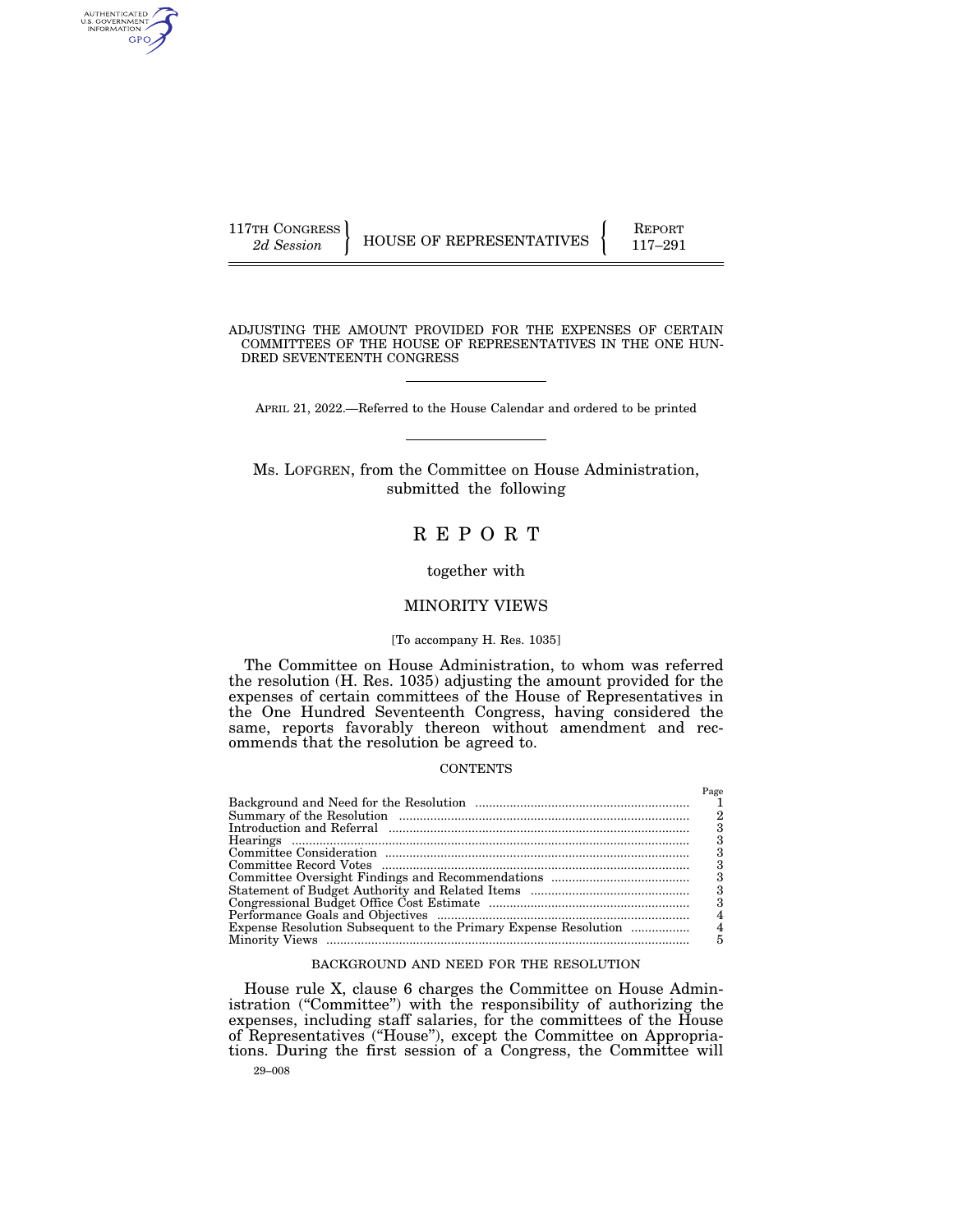typically report a primary expense resolution that accounts for both sessions of a Congress. The Committee fulfilled this responsibility for the 117th Congress when it reported, and the House agreed to, House Resolution 316.

To develop House Resolution 316, the Committee consulted with Chairs and Ranking Members, and, on April 15, 2021, the Committee met to markup the resolution. The Committee agreed by voice vote to report the resolution favorably to the House, which subsequently agreed to the resolution on April 20, 2021.

On March 15, 2022, President Joe Biden signed into the law the Consolidated Appropriations Act of 2022 (''Act''). In addition to funding various other Legislative Branch agencies and entities, Division I of the Act provided funding to committees of the House beyond what was previously authorized pursuant to House Resolution 316.

In accordance with the total amount of funds is provided in the chart below. These funds, to be used by committees for official expenses, including equipment and staff, were neither anticipated nor available at the time the Committee reported House Resolution 316, the primary expense resolution.

#### SUMMARY OF THE RESOLUTION

Section 1 of House Resolution 1035 adjusts the aggregate amounts committees received for the entirety of the 117th Congress.

Section 2 of the resolution authorizes the adjusted amounts for the Second Session of the 117th Congress pursuant to the Act.

The amounts are as follows:

| Committee | 117th Total | Second Session.<br>Adiusted |
|-----------|-------------|-----------------------------|
|           | 12,903,444  | 6,758,947                   |
|           | 19,499,783  | 10,381,791                  |
|           | 11,444,418  | 5,994,695                   |
|           | 4,060,000   | 2,145,000                   |
|           | 16,514,033  | 8,650,208                   |
|           | 24.276.492  | 12,559,115                  |
|           | 7,366,162   | 3,858,466                   |
|           | 18,828,344  | 9,862,466                   |
|           | 18,172,203  | 9,518,773                   |
|           | 16,877,072  | 8,840,371                   |
|           | 12.071.622  | 6,481,432                   |
|           | 13,740,458  | 7,197,383                   |
|           | 17,862,842  | 9,356,727                   |
|           | 2,146,625   | 1,145,375                   |
|           | 15,320,258  | 8,024,897                   |
|           | 29,183,624  | 15,286,660                  |
|           | 7,578,176   | 4,167,807                   |
|           | 12,215,318  | 6,398,500                   |
|           | 6,831,416   | 3,578,361                   |
|           | 20,154,063  | 10,556,890                  |
|           | 10,063,152  | 5,271,175                   |
|           | 20,880,218  | 10,780,114                  |
|           | 317,989,723 | 166,815,153                 |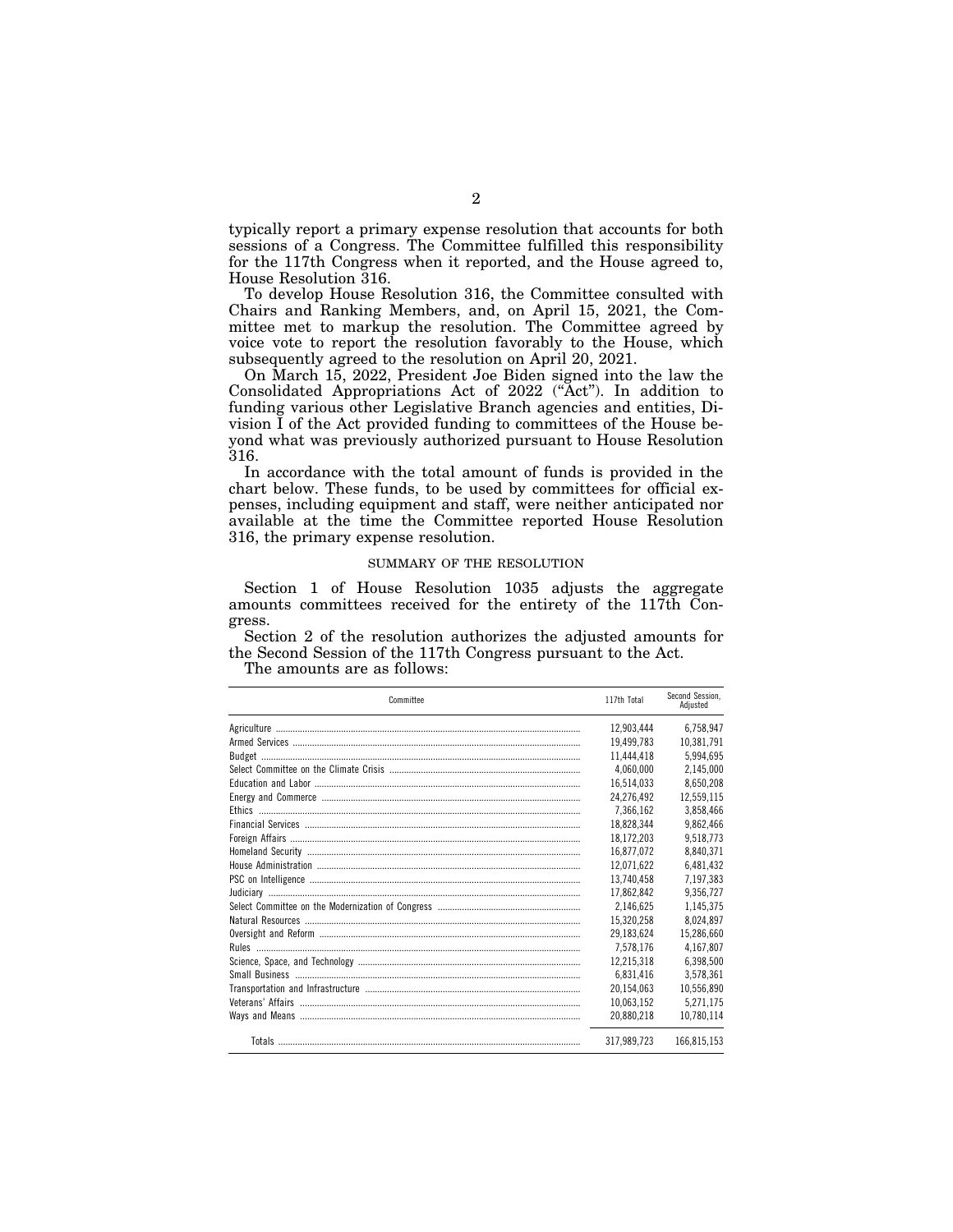# COMMITTEE CONSIDERATION OF H. RES. 1035

# INTRODUCTION AND REFERRAL

On April 6, 2022, Representative Zoe Lofgren of California and Representative Rodney Davis of Illinois introduced House Resolution 1035, which was referred to the Committee on House Administration.

#### HEARINGS

On March 12, 2021, the Committee held a hearing titled ''Committee Funding for the 117th Congress.'' Committees that submitted a bipartisan request to the Committee were not required to appear. Only the Vice Chair and Ranking Member of the Committee on the Judiciary appeared before the Committee and provided testimony regarding that Committee's budget request for the 117th Congress. The information provided by committees prior to and at the hearing further contributed to the development of House Resolution 316 and informed the Committee's approach to House Resolution 1035.

### COMMITTEE CONSIDERATION

On April 7, 2022, the Committee met to markup House Resolution 1035. The Committee ordered the resolution reported favorably to the House by voice vote, with a quorum present.

#### COMMITTEE RECORD VOTES

In compliance with House rule XIII, clause 3(b), with respect to each record vote on an amendment or motion to report, together with the names of those voting for and against, the Committee states that there were no recorded votes during the consideration of this resolution.

# COMMITTEE OVERSIGHT FINDINGS AND RECOMMENDATIONS

In compliance with House rule XIII, clause  $3(c)(1)$ , the Committee states that the findings and recommendations of the Committee, based on oversight activities under House rule X, clause  $2(b)(1)$ , are incorporated into the descriptive section of this report.

# STATEMENT OF BUDGET AUTHORITY AND RELATED ITEMS

The resolution does not provide new budget authority, new spending authority, new credit authority, or an increase or decrease in revenues or tax expenditures and a statement under House rule XIII, clause  $3(c)(2)$ , and section  $308(a)(1)$  of the Congressional Budget Act of 1974 is not required.

#### CONGRESSIONAL BUDGET OFFICE COST ESTIMATE

In compliance with House rule XIII, clause  $3(c)(3)$ , the Committee states, with respect to House Resolution 1035, that the Director of the Congressional Budget Office did not submit a cost estimate and comparison under section 402 of the Congressional Budget Act of 1974.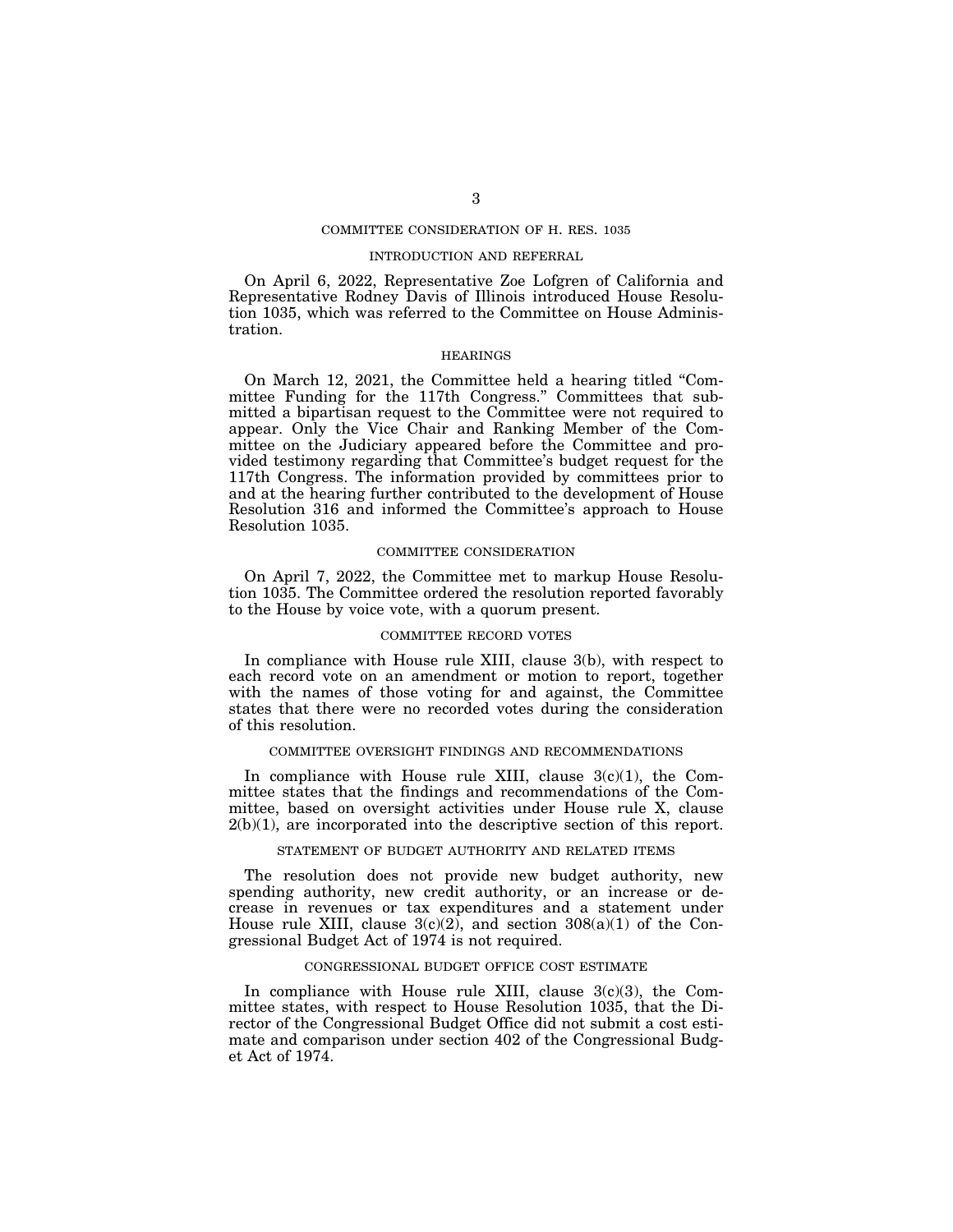# PERFORMANCE GOALS AND OBJECTIVES

In compliance with House rule XIII, clause 3(c)(4), the Committee states that House Resolution 1035 serves as a supplemental expense resolution for the Second Session of the 117th Congress. The performance goal and objective of House Resolution 1035 is thus to provide adequate expenses for certain committees of the House, ensuring that each may acquire and retain appropriate staff and equipment to carry out their legislative and oversight duties.

#### EXPENSE RESOLUTION SUBSEQUENT TO THE PRIMARY EXPENSE RESOLUTION

In compliance with House rule X, clause  $6(b)(2)$ , the Committee states that this matter is necessary because the Act was not signed into law until after adoption of the primary expense resolution for the 117th Congress. The total amount of additional funds is \$15,509,462.00 for Committees to carry out their official duties.